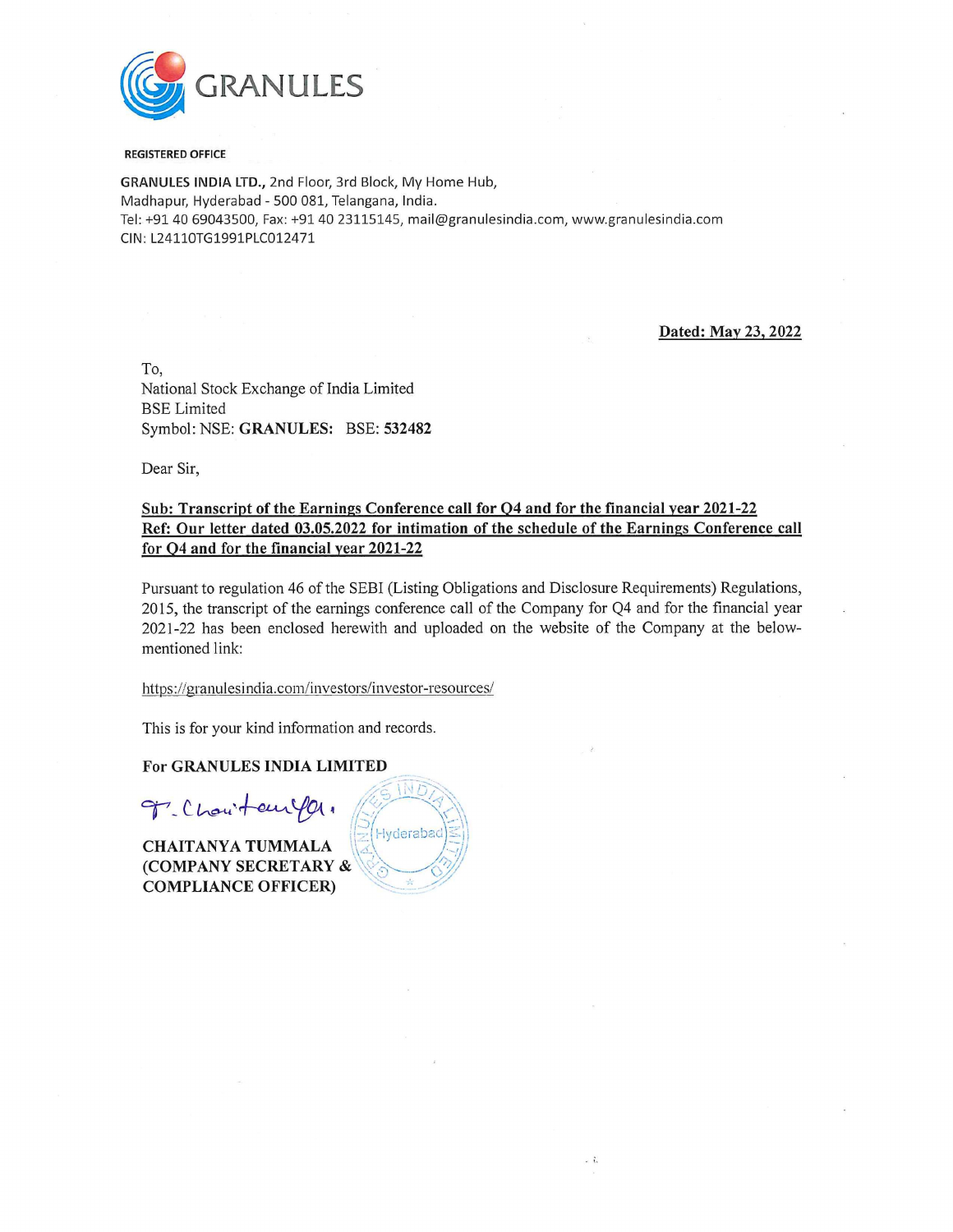

# "Granules India Limited Q4 FY2022 Earnings Conference Call"

May 19, 2022



**MANAGEMENT**: **DR. KRISHNA PRASAD - CHAIRMAN & MANAGING DIRECTOR - GRANULES INDIA LIMITED DR. KVS RAM RAO – JOINT MANAGING DIRECTOR & CHIEF EXECUTIVE OFFICER - GRANULES INDIA LIMITED MS. PRIYANKA CHIGURUPATI – EXECUTIVE DIRECTOR, GPI MR. SANDIP NEOGI – CHIEF FINANCIAL OFFICER - GRANULES INDIA LIMITED MR. IRFAN RAEEN – ORIENT CAPITAL**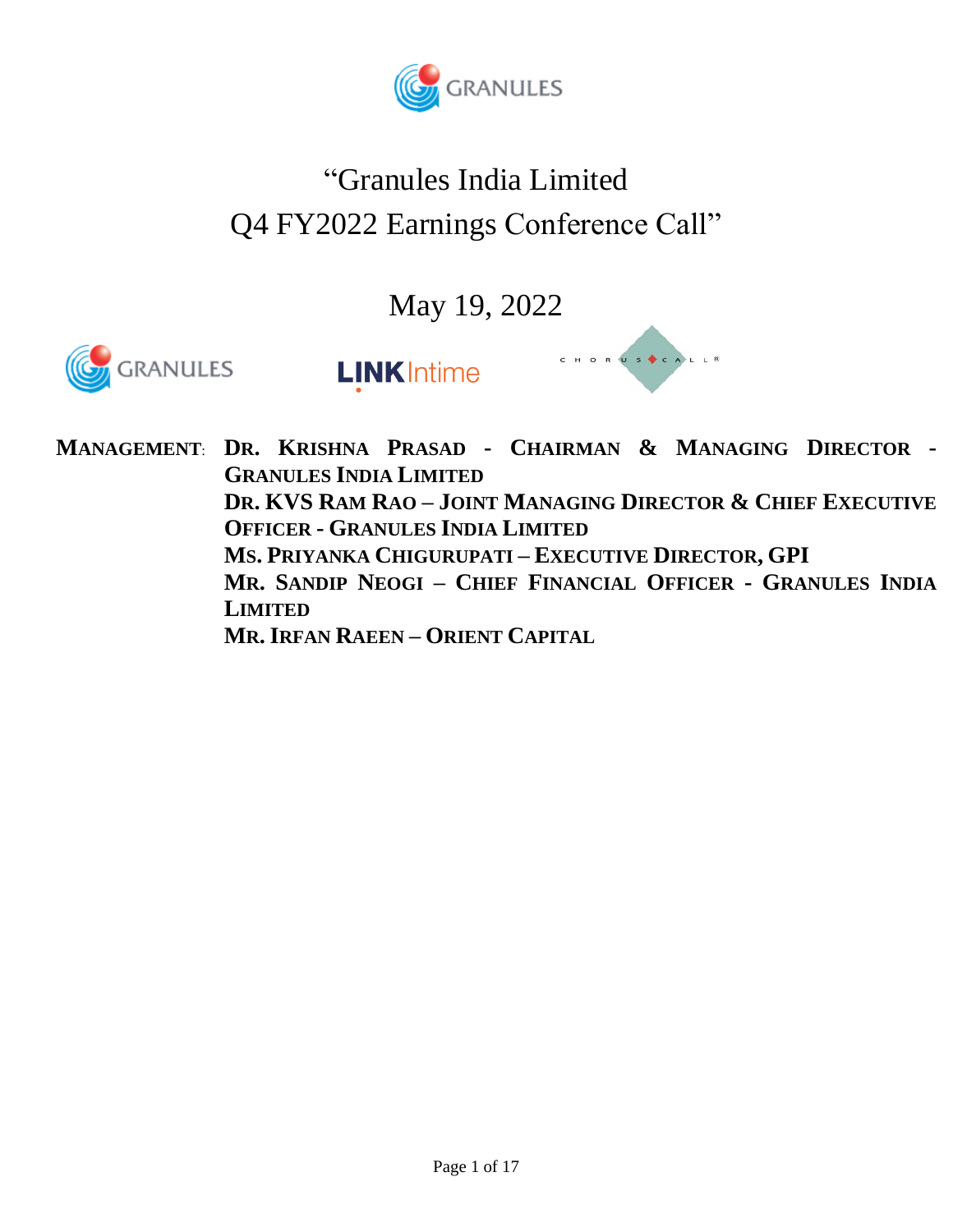

- **Moderator**: Ladies and gentlemen good day and welcome to the Q4 FY2022 Earnings Conference Call of Granules India Limited. As a reminder all participant lines will be in the listen only mode and there will be an opportunity for you to ask questions after the presentation concludes. Should you need assistance during the conference call please signal an operator by pressing "\*" and then "0" on your touchstone phone. Please note that this conference is being recorded. I now hand the conference over to Mr. Irfan Raeen from Link Intime. Thank you and over to you.
- **Irfan Raeen**: Thank you Mike. Good morning everyone. Myself Irfan Raeen from Orient Capital. We are an Investor Relation Advisor to the company. I hope that all of you and your family are safe and healthy. On behalf of Granules India I extend a warm welcome to all participants on Q4 and FY2022 financial results discussion call. Today on the call I am joined by Dr. Krishna Prasad Sir - Chairman and the Managing Director; Dr. KVS Ram Rao - Joint Managing Director and Chief Executive Officer; Ms. Priyanka madam - Executive Director, GPI; and Mr. Sandip Neogi Sir - Chief Financial Officer. I hope everyone had an opportunity to go through our investor deck and press release that we have uploaded yesterday on exchanges and on company's website. Before starting this call I would like to give a short disclaimer. This call may contain some of the forward-looking statements which are completely based upon our beliefs, opinions and expectation as of today. These statements are not a guarantee of our future performance and involve unfortunate risks and uncertainties. With this I hand over the call to Dr. Krishna Prasad Sir. Over to you Sir! Thank you.

**Krishna Prasad:** Thank you Irfan. Ladies and gentlemen a very good morning to all of you and thank you very much for joining us today for our Q4 FY2022 Earnings Call. I am happy to inform you that our Q4 performance had improved when compared to the last quarter. Over the last three quarters for Q2, Q3 and Q4 we had a sequential growth in revenue, absolute gross margin, EBITDA, and PAT. This performance came in the face of a challenging year for the industry. During this period there were headwinds around both the availability and price of raw materials, solvents, catalysts, uncertainties arising out of Ukraine Russia conflict as well as re-emergence of COVID cases in China. The global supply chain and the logistics continue to remain under duress. The logistics costs have remained at elevated levels. We also continue to face the pricing challenges in the US market. This has resulted in low EBITDA and gross margins, but we had a good revenue growth.

> Granules had demonstrated great resilience in the face of an adverse external environment facing the industry. We continue to remain agile to the changing business environment and doing our best to fulfill customer commitments and maintain service levels. Compared to Q4 2021 we ended up with a lower gross and EBITDA margins. When the trend which started in the last couple of quarters on the incoming input costs continues there may be a positive trend in terms of PAP supplies as one of the biggest manufacturers in China will be starting and stabilizing its production in the next couple of weeks. While we strive for continued improvement in our financial performance in the short-term we are working on a long-term strategy for making ourselves sustainable and overcome most of the challenges that we are facing now.

> Looking back at our journey over the years, we have progressively moved from being an API to a fully integrated player with dominant finished dosage sales, we have had a US driven growth trajectory built on scale, manufacturing excellence, focused execution, and cost leadership. We are also making good inroads into Europe and contribution from regions other than US has been on an upward trend. In fact between EU and LATAM we had a growth of 27% to 31% in the last one year. While our current business model continues the time had come for us to take Granules to the next level in the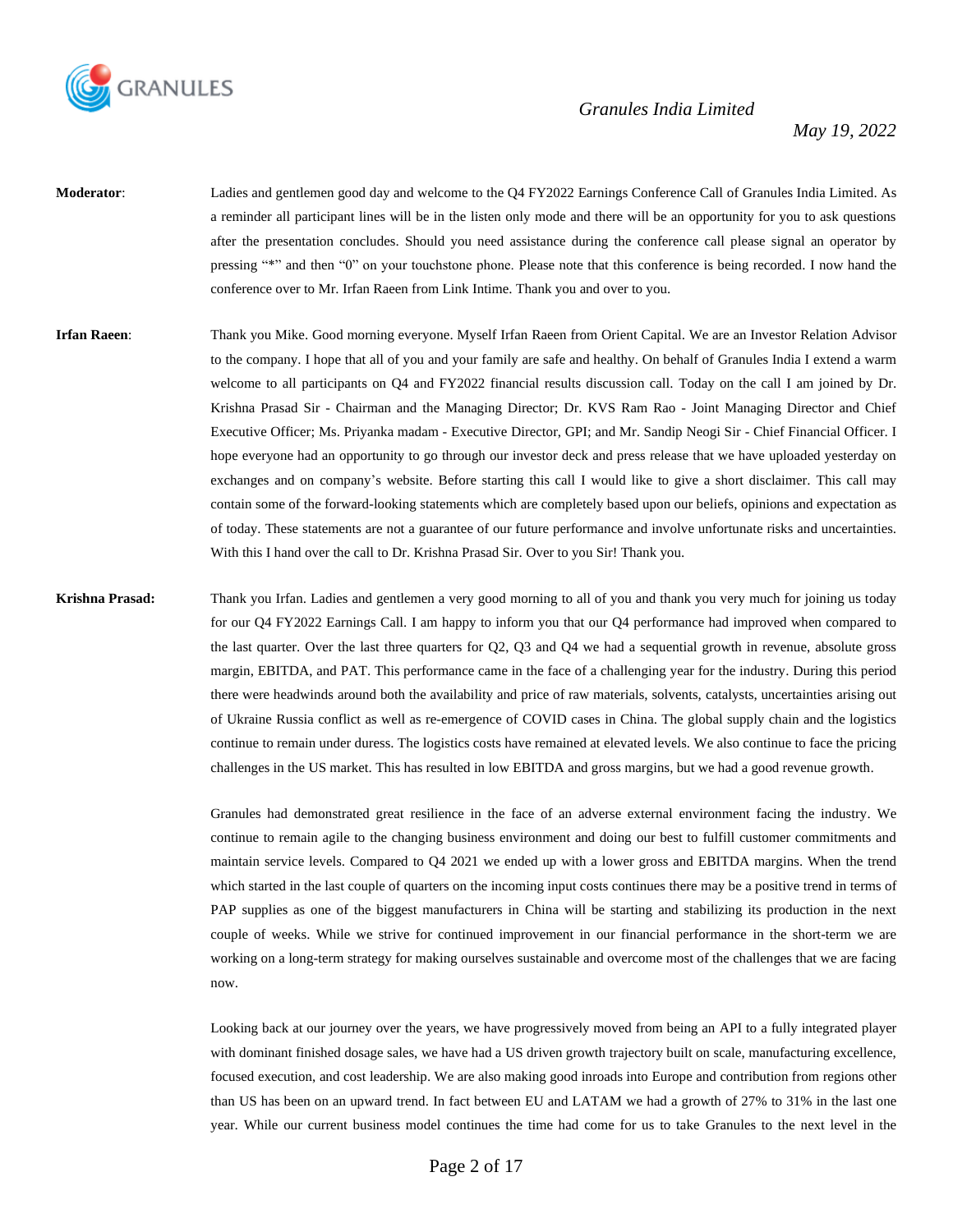

journey. We are going through a major business transformation to move the organization towards excellence in science, technology and innovation. Our strategy going forward focuses on three elements. The first one is strengthening the core through exploiting the current business, second building technology platforms for strengthening of existing businesses and creation of new businesses, the third part is to create a strategic lever through ESG by combining the strength of science and technology and reimagining manufacturing.

Ladies and gentlemen I am sure that all of you are aware that Dr. KVS Ram Rao had taken charge as CEO and Joint Managing Director at Granules and today with him we are in the process of a transformation with regards to human capital, manufacturing, technology and finally reimagining chemistry. I would like to invite Dr. Ram Rao to briefly explain to you about some of the initiatives we are acting on and creating a blueprint for Granules 2.0. Over to you Dr. Ram Rao!

**KVS Ram Rao:** Thank you Mr. Chairman and very good morning to everyone. I am happy to walk you through the strategy of the company going forward. Our strategy aims at creating technology platforms in chemistry, in biotransformation to bring the innovation engine to full throttle and looks at creating the synergies for existing and new businesses. Our efforts are geared towards reimagining manufacturing through innovative process technology and become an industry leader in segment over long-term through partnerships and internal innovations. We are dedicating our efforts towards executing on our strategy through the following. Creating a very strong R&D engine for both API finished formulations and chemical intermediates bringing excellence in technical intellectual property and regulatory engines. A very important initiative will be to relook at the commercial engines to propel growth not only in US but also in chosen geographies like Europe and LATAM where we have already started the needle moving. The B2B businesses will be focused with the value-added APIs. A strong focus on cost management review and governance. A lot of creation on systems and processes for sustainability and the last one is technology development and partnerships.

> We are working on an effective organizational design which focuses on these growth drivers and continue to build management capabilities both organically and inorganically and transform ourselves into a learning organization. Some of the important initiatives that we have already started are the first one is backward integration, we are leveraging our technology partnerships to achieve backward integration for some of the key raw materials for the chosen products using innovative routes, innovative process technologies, and looking at manufacturing excellence with sustainability as a backdrop. We continue to watch the availability and the price trend for some of these raw materials while working in parallel on our initiatives for backward integration. Portfolio filing and launches, we continue to work on our product pipeline and our portfolio with a new vigor. We are strengthening our R&D capabilities to focus on enhancing both the scale and quality of our pipeline. We have several launches planned in the next 18 months we will be focusing on enhancing the quality of our pipeline as we strengthen our R&D capabilities. Our pipeline will be moving from me-too products and other generics to products which focus on innovation, science, technology and going forward will target more first wave launch products, niche products and also balance the portfolio with high volume products which is strength of Granules. One of the important initiatives that will kick in and already kicked in a part in this quarter are the oncology block, we are currently working with several customers to provide CMO services. In the last financial year we completed submission by validation batches and technology transfer is in progress for several products. The commercial supplies from this oncology block are expected as soon as the regulatory approvals we get at different stages in this year. We are evaluating opportunities for offering product process and related services to customers in this area of oncology.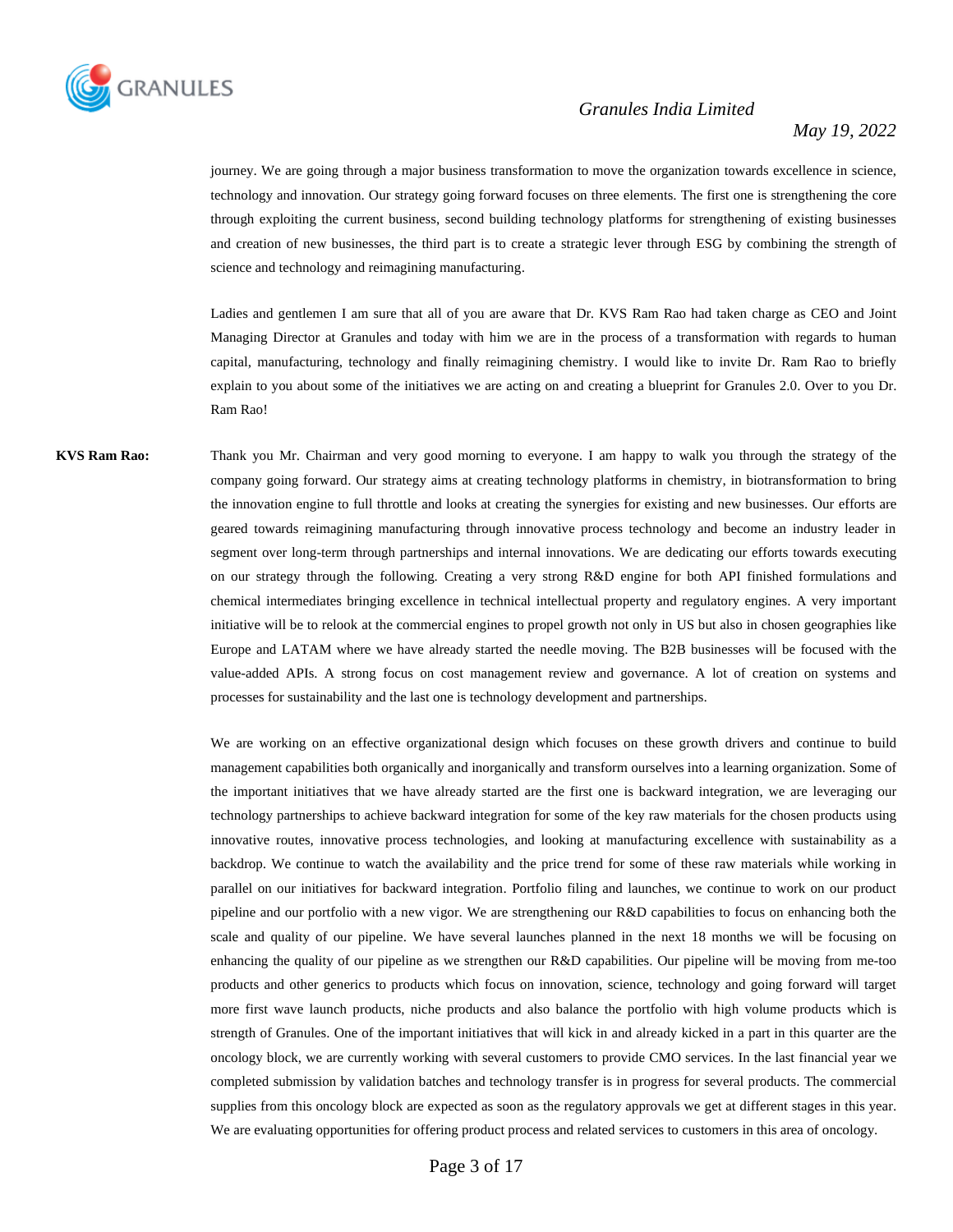

#### *May 19, 2022*

The Europe partnership business, the growth for Europe in the upcoming years will be driven majorly by partnership business model as this offers value adds to our partners and strengthens Granules' footprint across Europe. Europe business model in terms of partnering with customers has been promising as we have already seen growth and as we enter into new business agreements with some of the strong players in Europe generics with signed contracts we are in process of signing also some contracts with the country players which should help us to refocus commercial excellence and geography of Europe and the same strategy can be extended and will be extended to LATAM. Coming to MUPS block, the block has been commissioned and a couple of products have been validated and we also received a few approvals to their commercialized products from this block. We are confident of earning revenues in MUPS block from Q2 onwards. With this I hand over to Sandip for taking us through the detailed financial performance.

**Sandip Neogi:** Thank you doctor. Let me now take you through the performance for the year.

**Revenue:** The fourth quarter revenue was Rs. 1030 Crores as compared to Rs. 799 Crores in FY2021. The full year revenue was Rs. 3765 Crores as compared to Rs. 3237 Crores in the previous year showing a growth of 16.3% over the previous year. With supply constraints in API we have maximized our profitability by optimization of portfolio. Share of revenue from Europe has gone up from 18% to 21% for the full year. Revenue share for other molecules stood at 19% on a full year basis versus 16% in the previous year in line with our strategy. Short supply of Para Amino Phenol (PAP) resulted in loss of Paracetamol API business. The gross margin loss was at least Rs. 65 Crores in FY2022. The sales breakup as per business verticals and regions are presented in our investor presentation which is available on the website.

**Gross margin:** Our gross margins for Q4 contracted by 8.3% on Y-o-Y basis, but improved by 2.3% sequentially when compared with Q3 of FY2022. For a full year basis the gross margins contracted by 7% over the previous year. Increase in key raw materials, solvents and other input materials and unrecovered freight cost have contributed to this contraction. You may like to note that raw material increase was in the range of 60% whereas solvent was in the range of 40% to 70% and freight was in the range of 70% in terms of hike. While we are able to recover the added cost from our B2B business the same was not recovered from the B2C business due to fixed nature of the contracts. Unrecovered freight and container cost, unrecovered increase in the material cost across all molecules and US price erosion has resulted in bottomline decline in this year.

**EBITDA and EBITDA margin:** EBITDA for the quarter was Rs. 193 Crores when compared to Rs. 202 Crores in the previous year same quarter. On a full year basis EBITDA was Rs. 722 Crores in the previous year the same was Rs. 855 Crores thereby contracting 723 basis points in terms of EBITDA percentage on account of reasons explained above.

**R&D:** Our R&D spend for the quarter was Rs. 33.9 Crores when compared to Rs. 36 Crores in the same quarter previous year. On a full year basis R&D spend was Rs. 143 Crores when compared to Rs. 100 Crores in the previous year. The R&D spend would be monitored very closely throughout the next year and prioritization would be made as per the strategic priorities across various technologies as alluded earlier by our JMD and CEO.

**Net debt:** Our net debt was Rs. 697 Crores as compared to Rs. 575 Crores a year ago mainly on the increased inventory and receivable due to our increased sales. Our inventories were maintained at higher levels due to COVID and freight delays and this was a strategic decision. We are constantly monitoring our working capital and efforts are underway to reduce the same while keeping business interest and customer service level in mind.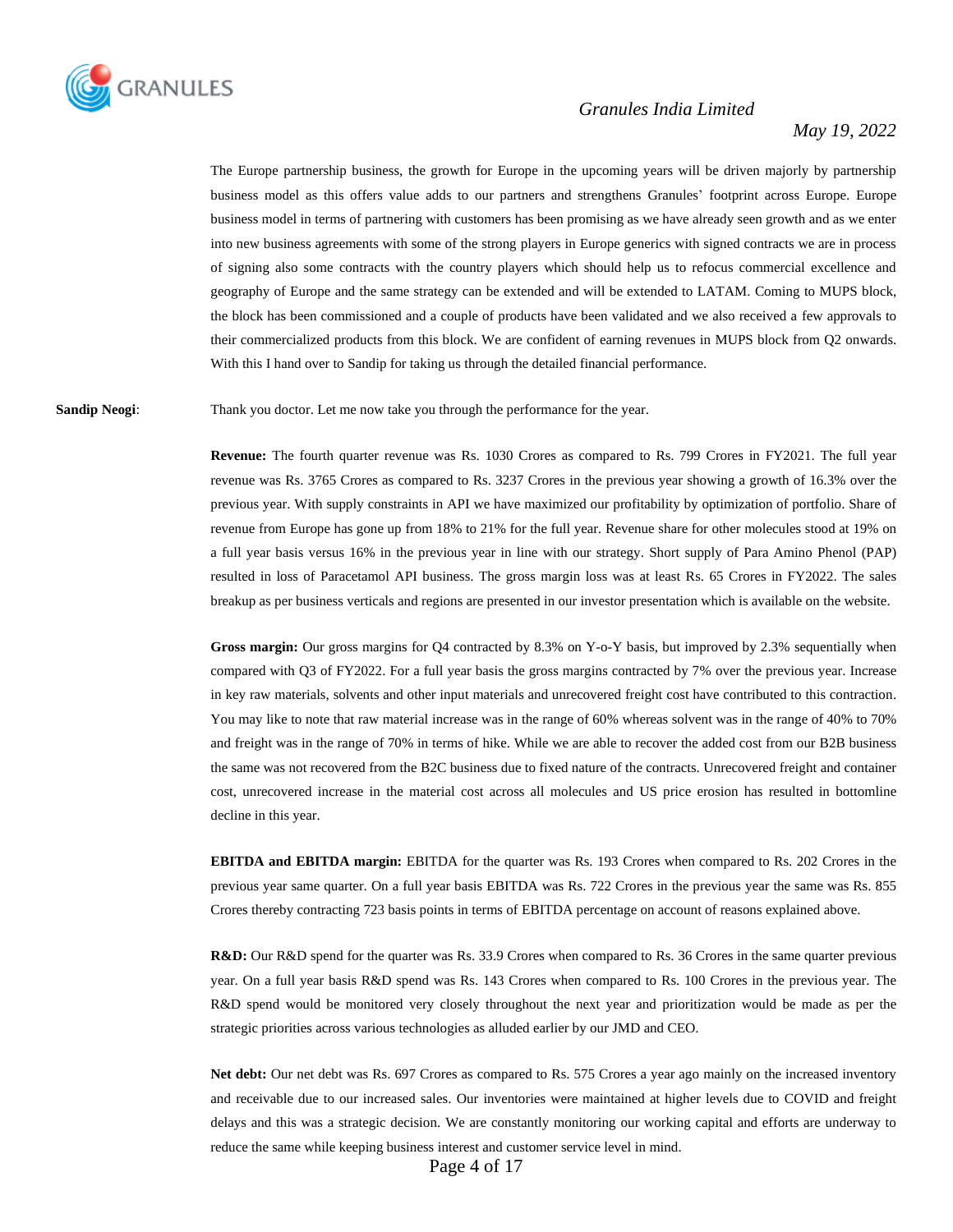

**Cash-to-cash cycle:** Our cash-to-cash cycle was 138 days in the current year compared to 117 days in the previous year. The increase of 21 days was mainly attributed to inventory increase due to reasons stated above. Receivable increase due to increased business. We hope that the raw material situation stabilizes soon and then we could expect our CCC to improve further.

**Operational cash flow:** Operational cash flow for the quarter was Rs. 75 Crores when compared to Rs. 145 Crores in the previous year same quarter. The full year operational cash flow was Rs. 332 Crores when compared to Rs. 432 Crores. Increased working capital, reduced profit has contributed to the reduction in the operational cash flow. We have started seeing improvement in the operational cash flow and free cash from Q3 onwards.

**Capex**: Capex spend during the year was Rs. 397 Crores compared to Rs. 271 Crores in the earlier year mainly on account of increased spend in the MUPS block and MPP -II block in Vizag. Our capex spend will be in the range of Rs. 600 Crores for the next two years. Overall the year's performance was quite good considering the challenges that we have faced throughout the year. With this I open the floor for questions.

- **Moderator**: Thank you. We will now begin the question and answer session. We have the first question from the line of Tushar Manudhane from Motilal Oswal Financial Services. Please go ahead.
- **Tushar Manudhane**: Thanks for the opportunity. Firstly on the raw material side other than PAP for the other core molecules has there been any disruption on the prices or the supply side or that is pretty smooth?
- **KVS Ram Rao:** I think all the raw material supplies other than the PAP are smooth to the extent where we are able to get the product supplies to the market, but PAP continues to be an issue for us and the prices of other raw materials either have gone up or maintained the same as in the previous quarters.
- **Tushar Manudhane**: So will that have some repercussions on the gross margins in the near-term or will we be able to pass it on in terms of higher finished goods prices?

**KVS Ram Rao:** I think while our effort has been and as mentioned by the CFO that on B2B business we are able to pass on the prices to certain customers in the last couple of quarters, but the increased prices to be passed on to customers in the B2C will happen only that is in the formulation business in the US is likely to happen only towards the end of the first quarter or it will be in the beginning of the second quarter.

**Tushar Manudhane**: Understood secondly just would like to understand now that MUPS and oncology blocks will have how much of operational cost on annual basis?

- **KVS Ram Rao:** That is the work in progress and we should be able to come out with some kind of answers towards the end of Q2 because we are looking at varied capacities of occupancy of these two blocks as we move forward. So a stabilized expenditure for these two is expected only after some time.
- **Tushar Manudhane**: Because that will be additional expense compared to the fourth quarter operational cost?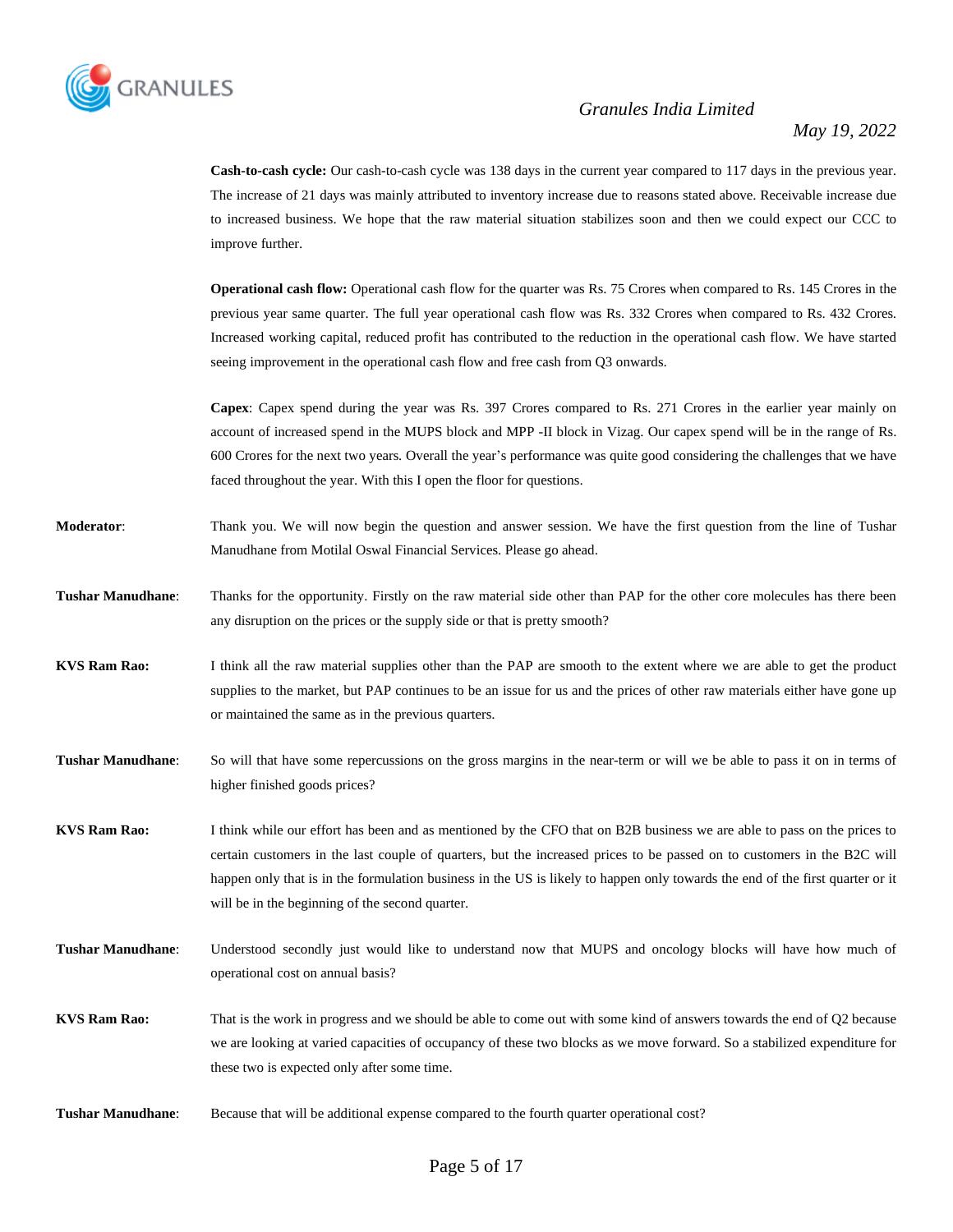

*May 19, 2022*

| <b>KVS Ram Rao:</b>      | But that is also linked to in my opinion the revenue that gets generated from these blocks.                                                                                                                                                                              |
|--------------------------|--------------------------------------------------------------------------------------------------------------------------------------------------------------------------------------------------------------------------------------------------------------------------|
| <b>Tushar Manudhane:</b> | Lastly where do you think net debt to be at the end of FY2023?                                                                                                                                                                                                           |
| <b>Sandip Neogi:</b>     | While we will be continuously trying to maintain it at the same level but if there is increase in the inventory due to<br>strategy ground and if we continue to grow the business that we are expecting there could be a little bit of increase in the<br>debt position. |
| <b>Tushar Manudhane:</b> | Okay Sir, thank you that helps.                                                                                                                                                                                                                                          |
| Moderator:               | Thank you. We have the next question from the line of Ranveer Singh from Sunidhi Securities. Please go ahead.                                                                                                                                                            |
| <b>Ranveer Singh:</b>    | Thanks for taking my question. Just one clarity in footnote we have mentioned Rs. 17.25 Crores duty drawback claim has<br>been recognized so which line item is this appearing?                                                                                          |
| <b>Sandip Neogi:</b>     | It will be in the line of raw material cost reduction when it comes to the current year and when it comes to the previous<br>year it is the gross margin.                                                                                                                |
| <b>Ranveer Singh:</b>    | So it is in form of (inaudible) 20:25?                                                                                                                                                                                                                                   |
| <b>Sandip Neogi:</b>     | Rs. 17 Crores is in the other operating income line which is affecting the gross margin.                                                                                                                                                                                 |
| <b>Ranveer Singh:</b>    | Secondly the capex we mentioned for FY2022 for this year how much is attributable to MUPS block and how much is<br>related to remaining Vizag block?                                                                                                                     |
| <b>Sandip Neogi:</b>     | Current year MUPS block will be in the range of Rs. 220 Crores.                                                                                                                                                                                                          |
| <b>Ranveer Singh:</b>    | So remaining Rs. 180 Crores is related to?                                                                                                                                                                                                                               |
| <b>Sandip Neogi:</b>     | Yes, relating to all other spends including the routine capex that we spend.                                                                                                                                                                                             |
| <b>Ranveer Singh:</b>    | How many products we have filed from MUPS how many approvals we have so far?                                                                                                                                                                                             |
| Priyanka Chigurupati:    | We currently have two approvals from the MUPS block and we have filed about six products so far.                                                                                                                                                                         |
| <b>Ranveer Singh:</b>    | These two products would be launched in next quarter?                                                                                                                                                                                                                    |
| Priyanka Chigurupati:    | We have already launched these two products at a small scale from one of our other modules but we will be scaling up<br>and increasing market share over the next couple of quarters.                                                                                    |
| <b>Ranveer Singh:</b>    | Earlier also we had MUPS product but from different facility, so these two products is approved from this new facility<br>right?                                                                                                                                         |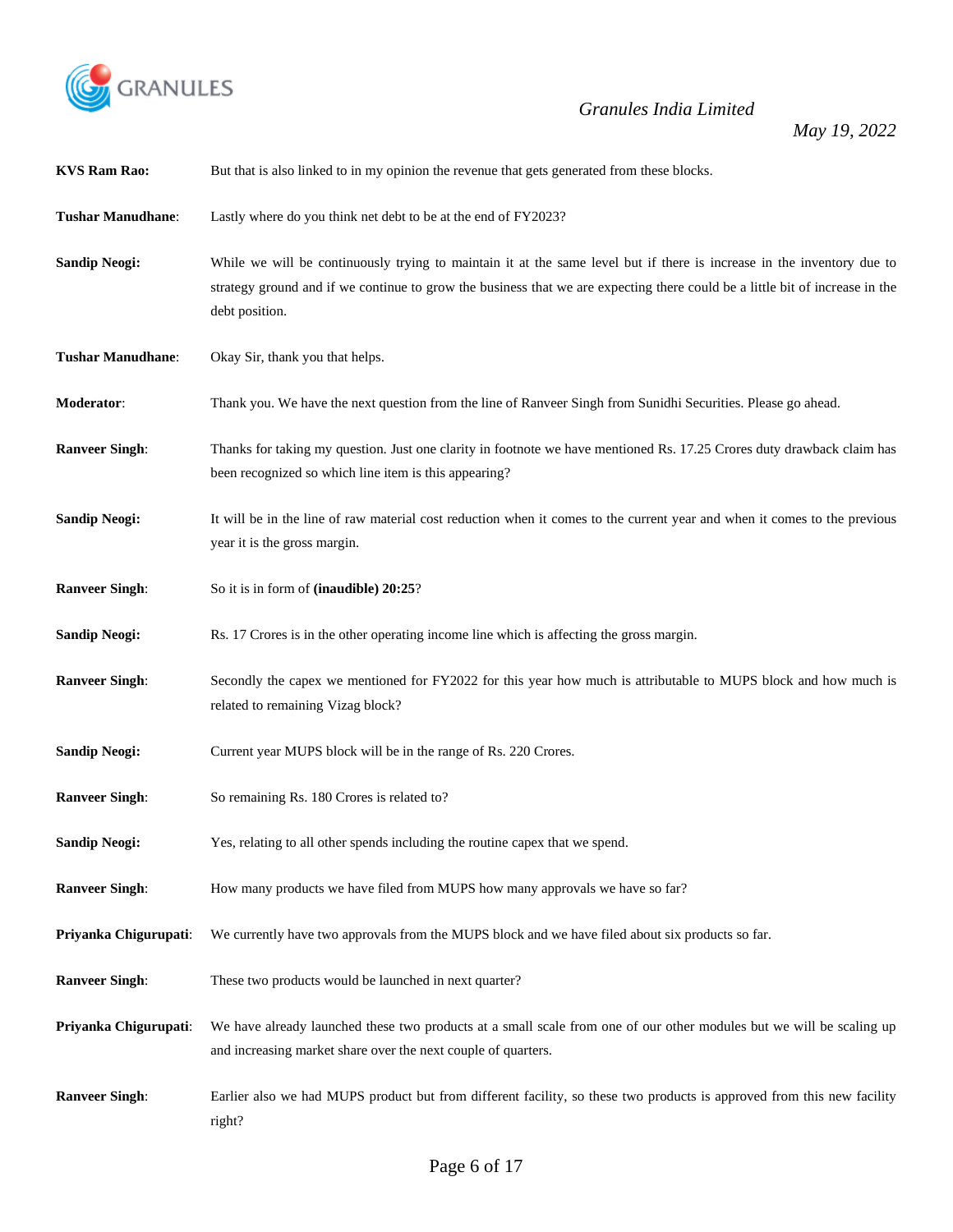

- **Priyanka Chigurupati:** You are right we have MUPS capability in our US facility and also in our existing Gagillapur site we have another module that is capable of making these products, but because this is going to be a technology that we focused on we dedicated a large scale facility for just MUPS where we have a much larger capacity that we can take advantage of with more products that we will be launching now.
- **Ranveer Singh:** We see in the revenue side formulation business has gone up by 10 million Q-on-Q so that increment is from North America only or we see across the geography?
- **KVS Ram Rao:** I think this improvement is across the regions.
- **Ranveer Singh:** Because the similar kind of delta is for North America also..
- **Priyanka Chigurupati**: Just to add to Dr. Ram Rao said a majority of that does come from North America due to the increased number of launches that we have had over the last year, but there has been a significant growth outside of finished dosage coming from Europe and Latin America.
- **Ranveer Singh:** So how much products currently we have on shelf in North America?
- **Priyanka Chigurupati**: We have a total of about 24 products in the US that is on the Rx side and on the OTC side we have about 10 products so that is a total of about 34 products in the US.
- **Ranveer Singh:** Okay fine. Thank you, that is all from my side and all the best.
- **Moderator:** Thank you. We now have the next question from the line of Tarang Agrawal from Old Bridge Capital. Please go ahead.
- **Tarang Agrawal**: Hi! Good afternoon. A couple of questions, one the CFO attributed gross margin compression to price erosion amongst other things and it has been fairly visible over the last year for sure, now if you look back were you to attribute this more to channel filling and consequent destocking of channel or did you see heightened competition in terms of more supplies coming in for your products and going forward for the year to come by how do you see this evolving on the pricing front because I did hear your comment whereby you mentioned that in Q1 at the end of Q1 you should hopefully be able to pass on the cost increases to your B2C customers?
- **Priyanka Chigurupati:** Sorry could you please repeat the first half of your question?
- **Tarang Agrawal**: If I look back, price erosion has been a pervasive trend across this FY2022 as a whole just wanted to get a sense in your opinion was it on account of more channel stocking in FY2021 and consequent destocking or was it on account of more supply kicking in and in terms of more competition for your products and how should we see this going forward from Q1 FY2023 onwards?
- **KVS Ram Rao:** I would like to look at this price erosion from three perspective, what you are asking is only from the US perspective on the formulation, but when you really look at the price erosion coming to API on account of raw material, solvents and all that is very clear and as stated very clearly by the CFO that there has been a north of 60% increase in the raw materials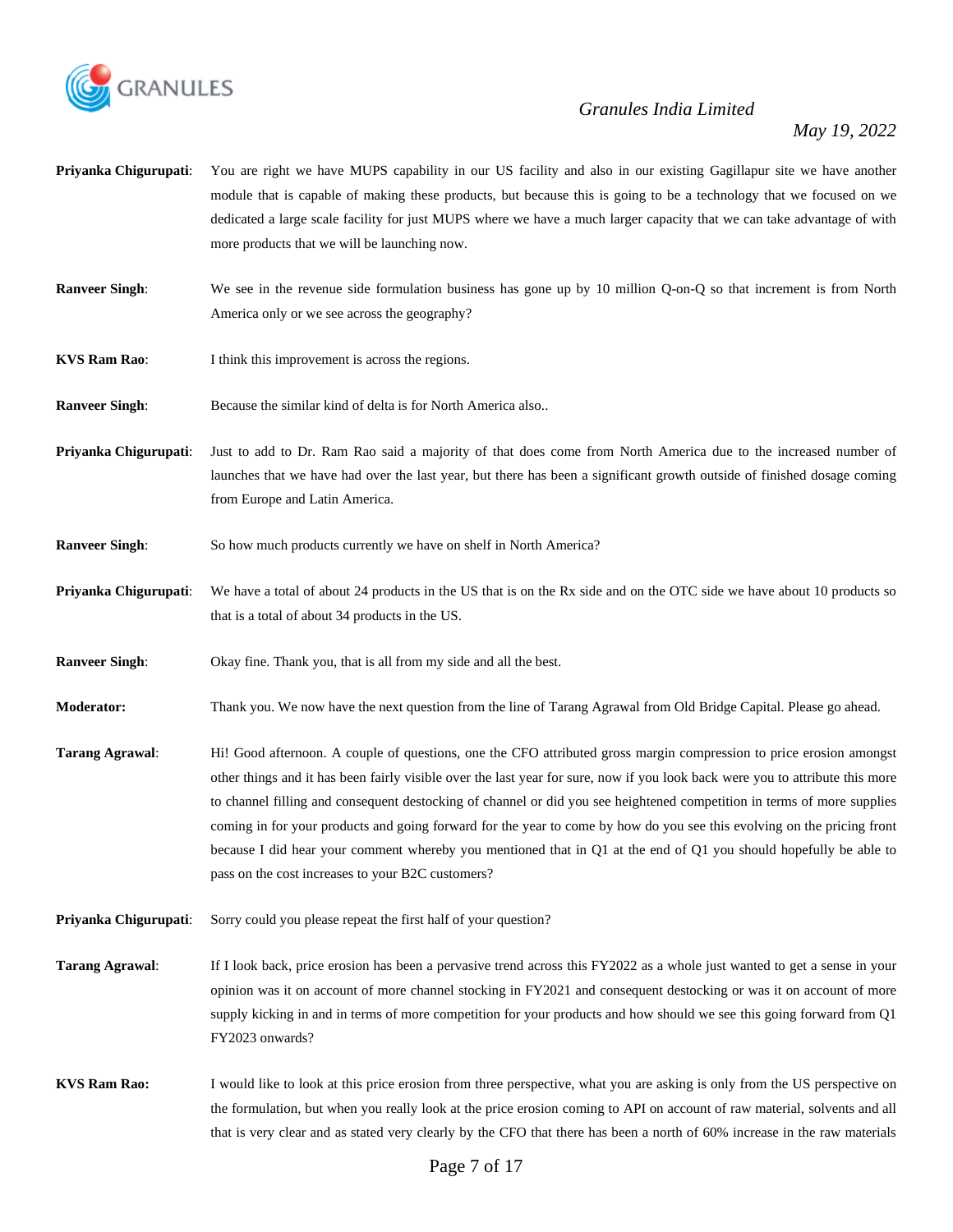

and between 40% to 120% of the solvents that is part one. Part two is mainly on account of the freight which has been a significant increase in component almost north of 70% and the third one is on the formulation and Priyanka would like to take that up.

- **Priyanka Chigurupati**: On the formulation front primarily in the US you are right a lot of our competitors have stocked up on a significant amount of inventory over the last couple of quarters only because the logistics issues have been increasing we all estimated that they would decrease but they have been increasing, so everybody has been overstocking on inventory and that is why we have seen a significant amount of deflation which is from what we hear the largest over the past decade. Now going forward inventory levels we do see them to be going down a little bit because the prices have reached a point that most companies that do not have the wherewithal cannot handle any more price reduction. So we do see a lot of product level rationalization going forward and with product level rationalization comes a decrease in inventory and we will see a small change in the scenario over the next couple of quarters. Now why we said that the price increases will be visible from Q1, Q2 is because first some of our major molecules we have already passed them on like we have stated over the last couple of concalls, but the term of our agreements give the customers a certain time period of protection. Now that we have passed that timeframe we will start seeing that in our actual invoices. I hope that clears your question.
- **Tarang Agrawal**: Yes, just a followup on this, these competitors who have been stocking inventory owing to freight are they of Indian origin, are they Chinese origin, because one would presume that their cost structures would be similar or slightly higher than ours for them to be able to sustain the pricing at current levels?
- **Priyanka Chigurupati**: See everything is very product specific I would say it is a mix between all regions, but I will say that the strongest players will come out stronger because there could be one or two players that say we are going to slash the prices in half but how long are they going to sustain it like you rightfully said, so that is why we have actually seen multiple scenarios where we said fine take the business we would be prepared to give up the business but a month later we got a query saying we need this product again, so if you look at the market share for some of our largest products we have grown in terms of market share over the last couple of months which will be visible over the next couple of months.
- **Tarang Agrawal**: Thank you.
- **Moderator**: Thank you. We have the next question from the line of Rashmi Sancheti from Dolat Capital. Please go ahead.
- **Rashmi Sancheti**: Thanks for the opportunity. You have mentioned in your initial comments that PAP manufacturing the supplies will be starting in China, so of your total raw material requirement from now on how much we will be dependent on Indian supplier and how much we will be sourcing it from China?
- **KVS Ram Rao:** I think the way to answer this question will be twofold one is China and one is non-China rather than Indian suppliers, so the way we see the entire thing that will be coming up if things go well should be to the tune of 15% to 20% from China and beyond that will be from suppliers outside China.
- **Rashmi Sancheti**: Suppliers outside China you mean India as well as Europe?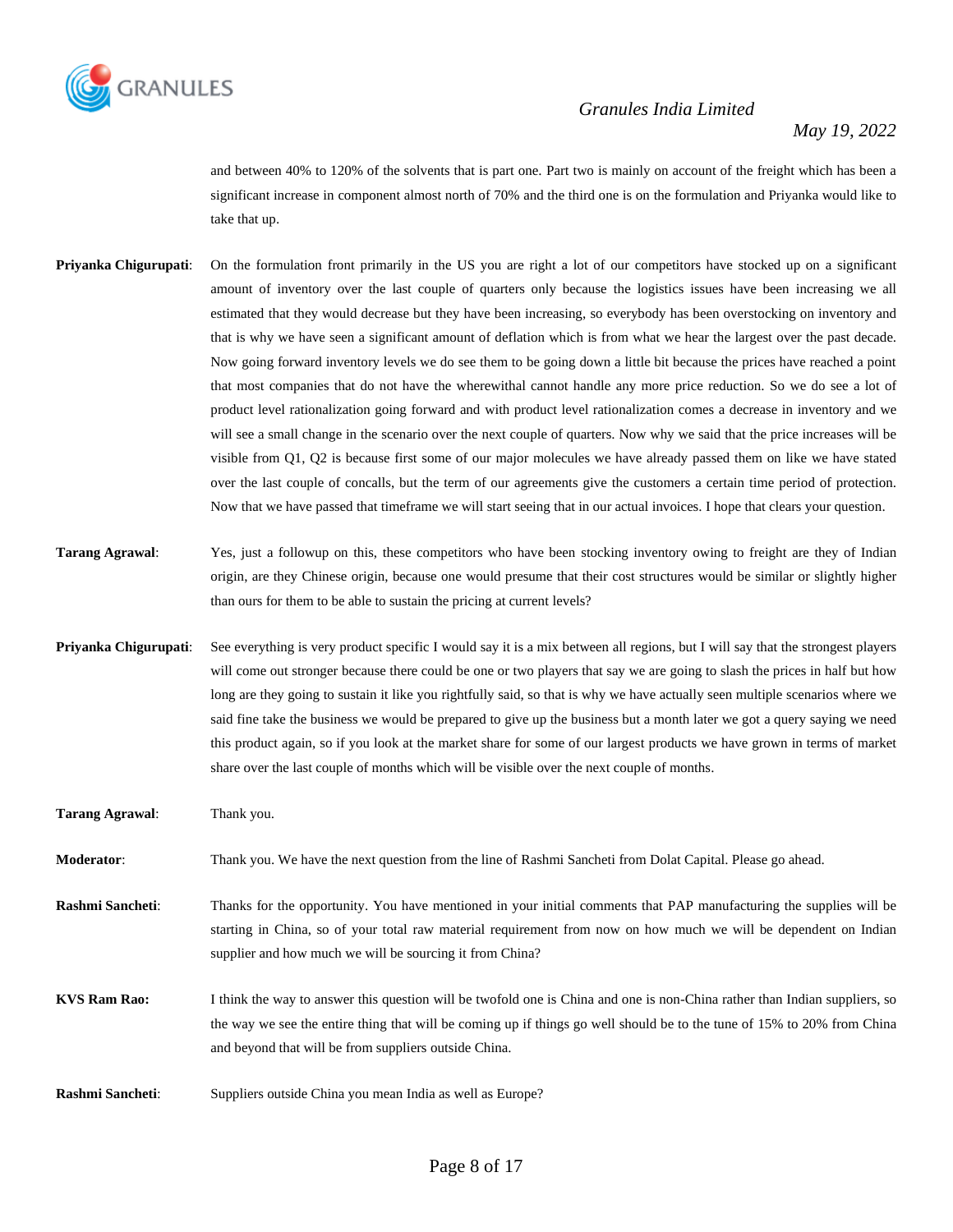

- **KVS Ram Rao:** Yes, I do not want to be very specific there but just to say that this is one part which we are looking at in terms of derisking the supplies. Having said that being the largest manufacturer of Paracetamol we also intend to look at backward integration to PAP and some of the important products like Metformin and we have started a program already in terms of looking at backward integration and once that happens I think our dependency on the China or other external uncertainties is expected to come down significantly.
- **Rashmi Sancheti:** By what period are we expecting that we will be completely backward integrated for this molecule as well as Metformin?
- **KVS Ram Rao:** We are in the process of development of the product and we will let you know as we go forward on our plans of backward integration, but definitely the programs have started in the organization.
- **Rashmi Sancheti**: How do you see your gross margin moving from the current levels do you still see because you have already mentioned that there is a lot of pressure on the KSM and solvents do you see that it would be improving from here on whatever we have done in FY2022 or we think that it will be at the similar levels in FY2023?
- **KVS Ram Rao:** As an organization Granules was always focused on customer satisfaction and customer delight and also the quality of the service to the customers I think that has been our biggest focus so far in terms of supply issuance and that is how we are able to retain the market share. Looking at the price trends and the freight the way it is we do not expect any dramatic improvements in any of these areas but the organization is reasonably positive in terms of the actions that we have already taken and probably we should be able to see the positiveness in Q1 or post Q1 in the direction what you are talking about.
- **Rashmi Sancheti**: In terms of North America sales from last two, three years we were doing a strong growth more than 25% in FY2022 we have done mostly in the range of 12% so is it that the lower growth is because we have seen a huge pricing pressure in our base product and what kind of launches have we done in FY2022 and what is the outlook for FY2023 in terms of number of launches then what do you think the price erosion would be for next year?
- **Priyanka Chigurupati**: If you look at the absolute terms we have grown about 13%, 14% over the last year in the US itself and as a percentage we will continue to grow much better even in terms of absolute numbers we will be at a much higher level next year as well, but you did answer the question yourself because of price erosion we have had a significant decline versus what we projected for the year. In terms of the number of launches we did five launches this past year but like we said earlier we wanted to launch at a scale that we are comfortable in only because we want to ensure that the supply security is there. So the products that we have launched, we have launched in the soft scale the full effect of which we will see this year. In FY2023 we have about 12 launches in the US market a total value of about 3.6 billion units in terms of addressable value and in terms of growth you will see a much higher growth percentage than we have seen this year.
- **Rashmi Sancheti:** Currently the price erosion in the US is in double digit should I assume that?
- **Priyanka Chigurupati**: Yes, the price erosion in the US is in the double digits I would say high double digits and like I said this has been the highest amount of deflation in the past 10 years in the US this past year.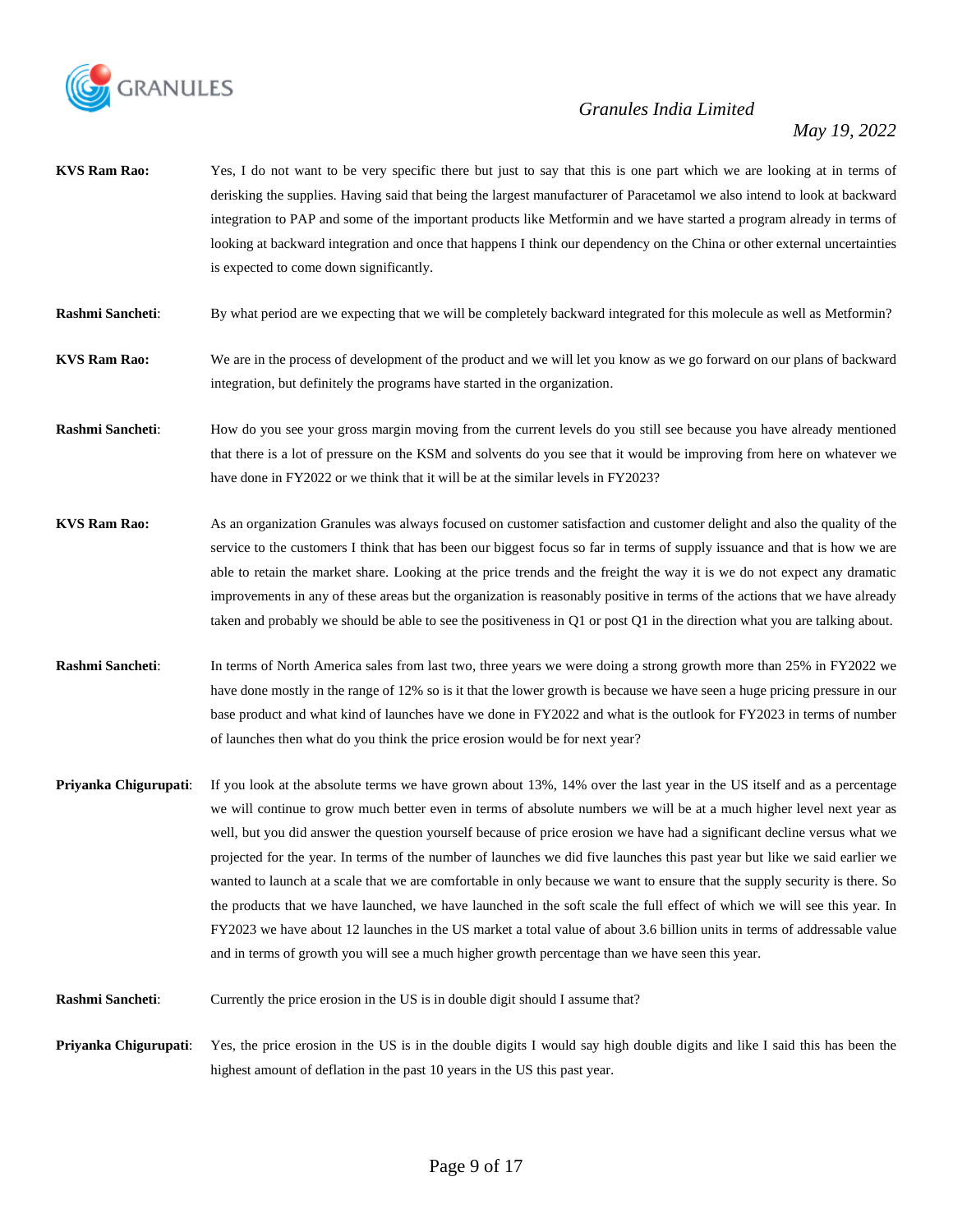

- **Rashmi Sancheti**: What I see is that your total FD sales is also just in the range of around 13% to 14% growth this year and your North America sales is also almost around 12% so whatever sales which we have done higher sales with Europe and LATAM is it that the contribution in these two markets are majorly coming from the APIs and the PFIs?
- **KVS Ram Rao:** Yes as you see and also in the speech we have already told that Europe and LATAM will be the future growth geographies over the different product mix of API, PFI and formulation, but the current growth what you see dominantly comes from PFI and PFI is a more value added product as you know and the commercial excellence engagement that we are doing right now in the organization is focused to make sure that while the formulation sales continue to grow in the US through new launches and also through our focus on the core molecules, but the Europe and the LATAM are the two growth geographies for us in terms of API, PFI and also the formulation.
- **Priyanka Chigurupati:** Just to add to that I think it is very important to also note that in addition to the 12 launches in finished dosages that we have this year in the US we are also going to be launching five finished dosages in Europe this year.
- **Rashmi Sancheti:** My last question again on PFI's if you can throw more light like how are we adding new customers in Europe or we are getting a repeat orders in Europe, which are the major dominant molecules for which you are able to get higher number of contracts if you can throw some light on PFIs and APIs especially in Europe and LATAM markets that is going to drive growth in the future?
- **KVS Ram Rao:** So it is a three-pronged approach. The first one is to increase the market share with our existing customers, second one is to add more new customers into the basket index and the third one is to expand the geography of Europe from where we are to the other parts of the geography. That is on the geography and the customer side and on the product portfolio side, on the PFI it is not just the existing molecules but we also started adding the new molecules and the new approvals are likely to come and we are launching also some new products as what Priyanka has just pointed out, it is a combination of all these factors together is what we see as a growth in Europe and LATAM.
- **Rashmi Sancheti**: Thank you so much.

**Moderator**: Thank you. We have the next question from the line of Mohit Mandhana from Fidelity Investments. Please go ahead.

- **Mohit Mandhana**: Hi! Good morning everyone thanks for taking my question. I have two questions actually one short-term and second longterm. In terms of short-term question, is there any guidance we are giving in terms of revenue growth and EBITDA margins for FY2023 if you can that would be great, the long-term question is really what sort of contributions are we looking from MUPS block as well as the new onco/complex API block over the next five years and what does it mean in terms of our revenue growth trajectory over the next five years and our EBITDA margin trajectory over the next five years?
- **KVS Ram Rao:** On the guidance I think looking at the kind of unfortunately that we have both on the prices of raw materials, freight and others I do not think we can give a guidance on both revenue and EBITDA directly but organization can qualitatively say that we are positive in the direction of looking at both revenue and EBITDA in the coming couple of quarters and we are working towards making sure that how do we really look positive all along in the next four quarters I think that is on the first one. On the long-term I think as Priyanka just pointed out that MUPS has become one of the specialized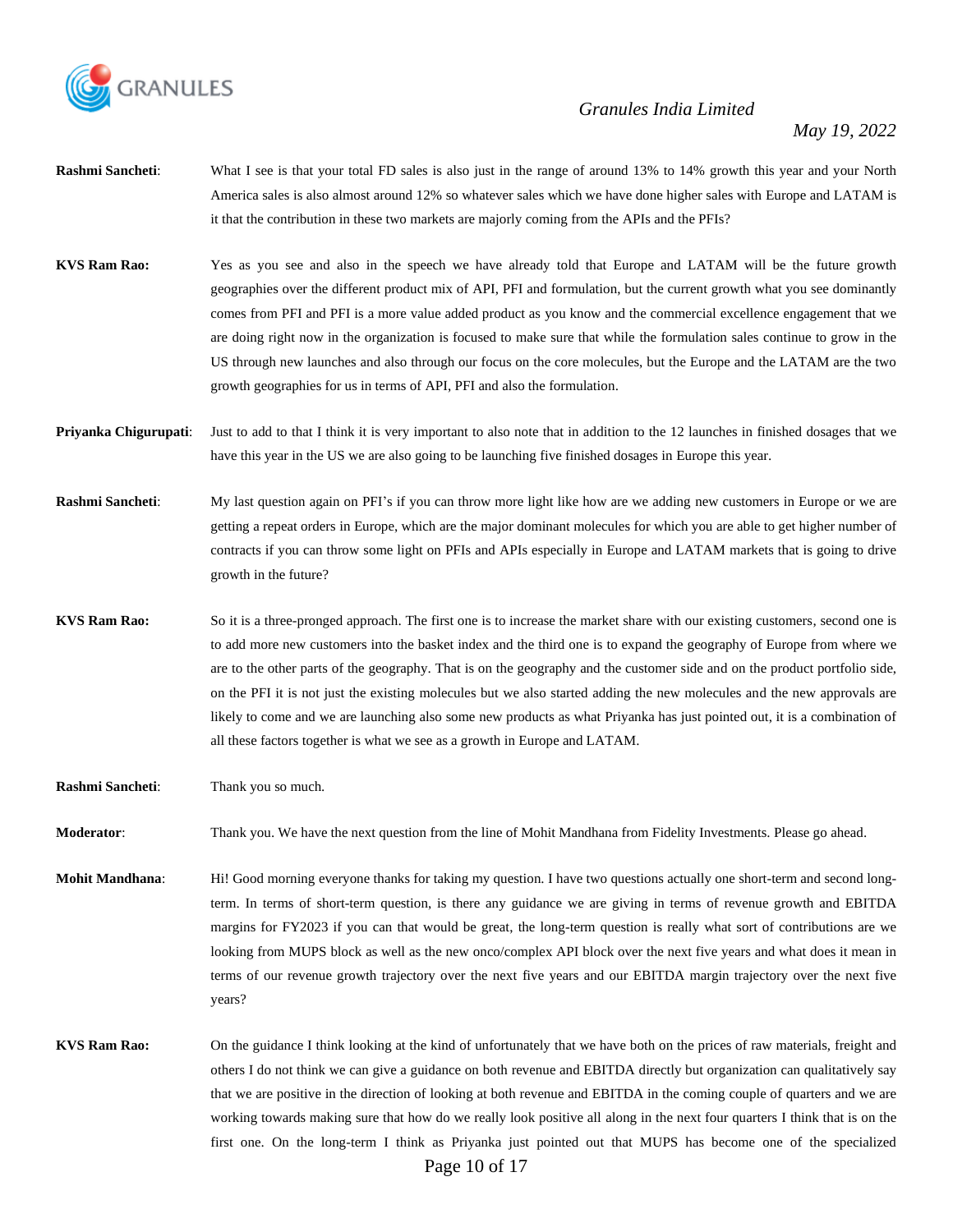

#### *May 19, 2022*

manufacturing facility and an excellence in manufacturing for granules and we have already got approval for a certain number of products and we are already getting approval for remaining number of products and our target as I also told that we will be able to start commercialization of this and we will be able to become one of the largest suppliers of MUPS capacity across the world on the chosen set of approved molecules which are going to get launched both in US and Europe. So I think that is the journey we have and since it is five years we have asked I think our endeavor is to see that the kind of products and approvals will happen in the next couple of quarters and we should be seeing the filling of capacity very soon towards the end of the year and that is our endeavor on the MUPS block. Coming to oncology block I think the whole business model what we are looking at I think we have good positive strokes from some of our customers in terms of doing the oncology or a solid formulations and then we are also working with several other partners and as soon as we have their regulatory approvals in place I think we will be able to throw more light on the oncology capacity utilization but this should happen in my opinion in the next couple of quarters.

**Mohit Mandhana**: Alright thank you.

**Moderator**: Thank you. We have the next question from the line of Rahul Veera from Abakkus. Please go ahead.

- **Rahul Veera:** Hi! Sir just wanted to understand between the revenue impact because of the deflation versus the logistics and impact on the margins how is the trajectory from your end, I understand you do not want to give any guidance for FY2023 but just wanted to understand whether it is going to be product launches and how will the trajectory shape up over the next four quarters?
- **Sandip Neogi:** As doctor said that it will be difficult for us to give any sort of guidance on the gross margin trajectory unless and until we come back to normal in terms of supply certainty and also in terms of stabilization of the cost which is highly dependent on crude and other things. So what we can think is that there will be yes our endeavor will be always to maximize topline and bottomline and obviously when I talk about topline and bottomline the gross margin through various portfolio optimization and other things beyond that I do not want to comment further.
- **KVS Ram Rao:** Just to add to what Sandeep has told there is a program which we have started with a high degree of focus and science orientation this is on the cost optimization we are looking at various aspects of cost optimization and that should be able to give us some positive strokes as we go forward into the last couple of quarters, along with that we are also expecting some new product launches to kick in and these are supposed to be a little high volume new product launches and as we get to the approvals we see more positivity coming out in both topline and bottomline and we keep you posted on the progress of these two as we move forward.
- **Rahul Veera:** Now when it comes to MUPS technology the production just two launches that we have done so in terms of broader margin profile is it better than the company profile company's EBITDA margins?

**Priyanka Chigurupati:** I do not think we want to necessarily comment on specific category-wise gross margin the overall margin will definitely improve over the next couple of quarters.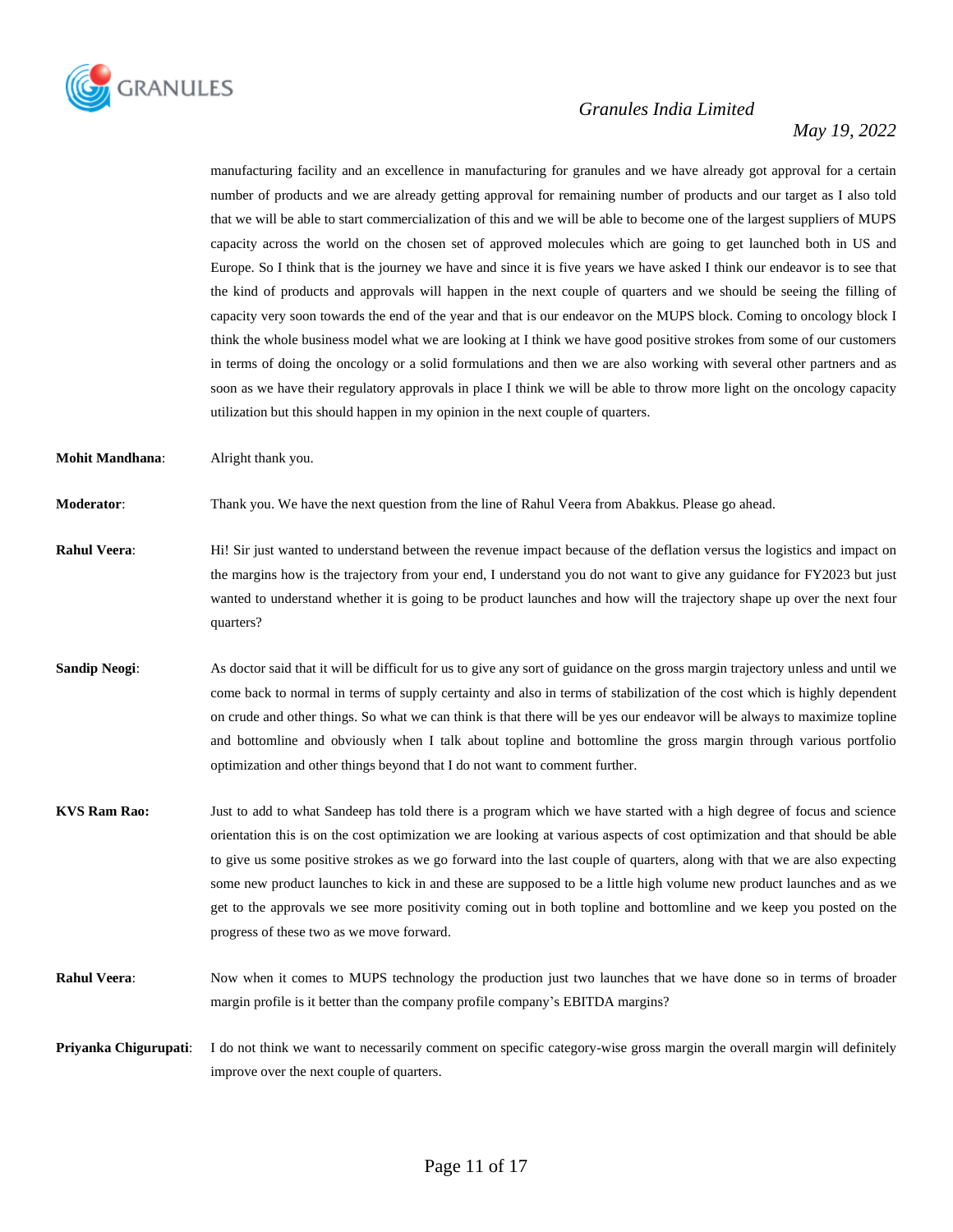

- **Rahul Veera**: So now the confidence on the margin is coming from the new contracts that we signed recently, earlier it use to be FOB and we could not take the price rise at that particular point of time back in December in the Q3 concall you mentioned, I think after that we had done revamped a lot of contracts after that?
- **Sandip Neogi:** Rahul can you repeat the second part of your question please?
- **Rahul Veera**: So I believe our contracts were earlier used to be FOB where a lot of cost was incurred from our end and we could not take the price rise because they were fixed price contracts, I believe we have revamped a lot of contracts so are we confident the margins are going to improve largely because of these contracts?
- **KVS Ram Rao:** I think the margins we said we are positive on that and it is not just because of only one it is because of the optimization of the product portfolio across various geographies. It is on account of some cost optimization programs that we want to build in which are supposed to help us to either maintain or try to be a better positive side of the gross margin and the third one we are looking at is the new product launches, so all these put together will be able to get to the positivity on that although it is difficult to say and I am not sure anybody will be able to predict what will be the raw material prices in three months' time down the line or the freight rises but whatever the best that we can do which is internally controllable I think we are fully on top of it.
- **Sandip Neogi**: Rahul just to add to what doctor said. Our endeavor is always to get into kind of effort to get the increased prices recovered, so that process is always on, we do not want to kind of get into any discussion that how many we have been able to pass on or not but it is always there.
- **Rahul Veera:** How many launches we will be doing from the onco block this year?
- **Priyanka Chigurupati**: Oncology block we are not focusing on finished dosages that block is primarily for CDMO and CMO businesses.
- **Rahul Veera:** So when we see any launches on the CDMO contracts like will be utilizing the blocks this year?
- **KVS Ram Rao:** From the visibility that we have at least we should be able to see two launches coming out from oncology block.
- **Rahul Veera:** Sure this is helpful Sir. Thank you so much.
- **Moderator**: Thank you. We have the next question from the line of Ranveer Singh from Sunidhi Securities. Please go ahead.
- **Ranveer Singh:** Thanks for taking my question again. Sir just one thing on R&D side can you guide what level of expenses you can expect in FY2023?
- **KVS Ram Rao :** We are looking at an R&D expenditure at least between Rs. 160 to around Rs. 165 Crores is what we are anticipating as a next year R&D expenditure as compared to Rs. 143 Crores this year.
- **Ranveer Singh:** How many new ANDAs we are planning to file or launch?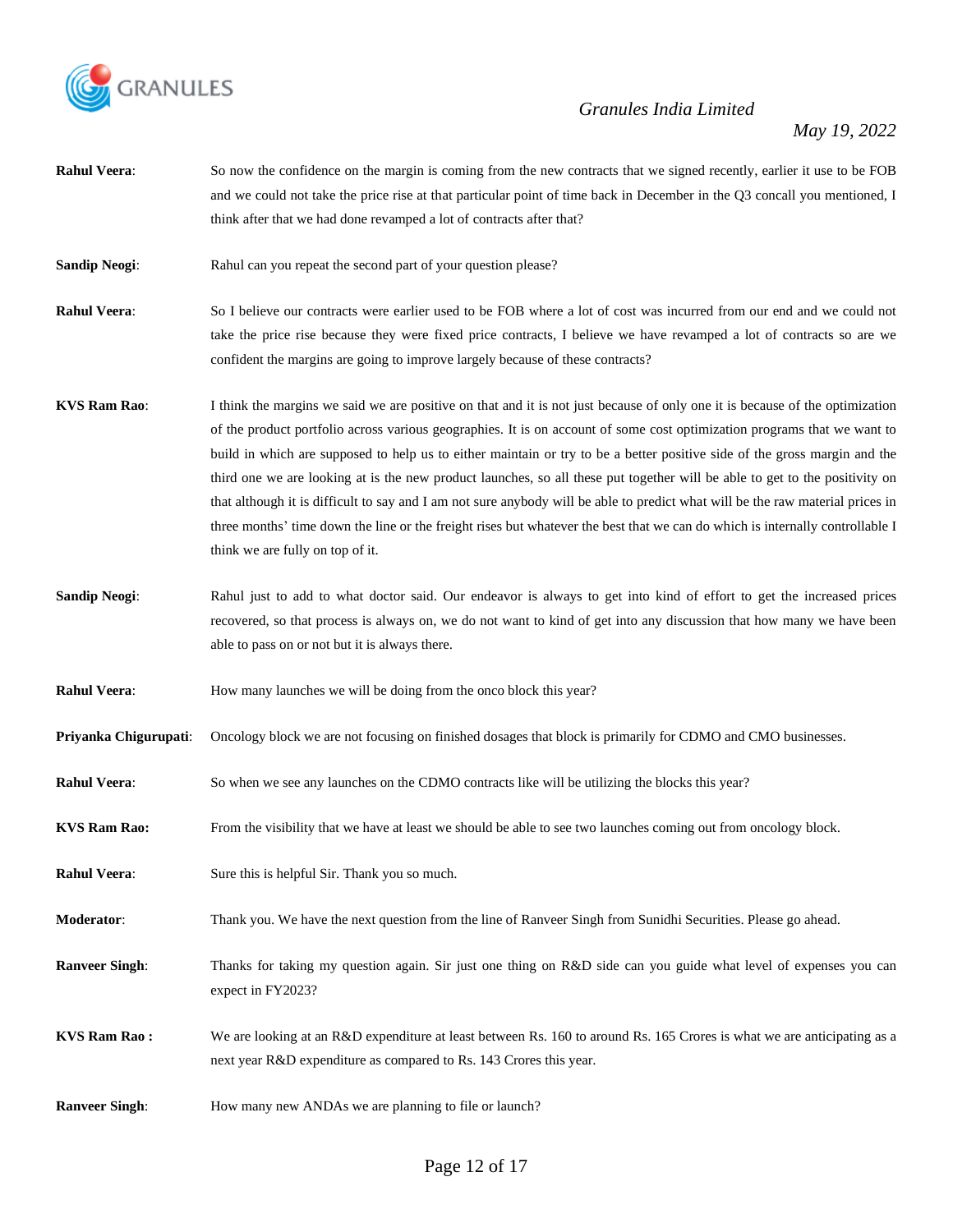

*May 19, 2022*

**Priyanka Chigurupati**: Currently we have 25 dossiers that we are working on and like I mentioned earlier this year we are looking to launch about, not this year but within the next 16 to 18 months we are looking to launch about 17 different dossiers in the US and Europe and Canada of course.

**Ranveer Singh:** This is 17 finished products we are talking about right?

- **Priyanka Chigurupati:** Finished dosages correct.
- **Ranveer Singh:** This 17 will not all be in the US partly that will be in the Europe?
- **Sandip Neogi:** Yes, it is a mix between US and Europe and China.
- **Ranveer Singh**: On PAP side I can understand that the challenges continue, but what we have a strategy and planning for to get the PAP supplies on a regular basis?
- **KVS Ram Rao :** As we all know that while we have developed several PAP alternate suppliers apart from China and China biggest supplier is starting and they have just started production and stabilizing it in the next couple of quarters. Next couple of months we should be in a position to start assuming that all the things in China are going to be under control; however, as I clearly mentioned to an earlier question we are now in the process of going self-reliant through backward integration on PAP and that work is already going on and that will help us to become a completely backward integrated self-sufficient organization over a period of time.
- **Ranveer Singh:** When we spoke in our commentary that backward integration is one of your strategies so that is related to PAP only or through other products also we are looking at that product?
- **KVS Ram Rao:** Related to PAP and all other identified key raw materials in our portfolio.
- **Ranveer Singh:** Though you are not giving guidance one thing I wanted to understand what actually what are challenges for not giving guidance because I can understand the raw material prices are volatile but at least on revenue side whether the run rate we have achieved for this quarter, any part of this revenue is one off or this is sustainable at least that kind of indication you can give us?
- **KVS Ram Rao:** I think we spoke about it on the guidance there are three, four factors which lead us to believe that instead of giving the guidance we work towards a positive quarter and right now we do not want to give any numbers on this; however, the management thinking is that we will be positive in all the quarters coming quarters on both top and bottomline. I think that is what we would like to put it as our approach for this.
- **Ranveer Singh:** For PFI side we see that certainly we have seen a very strong growth and I believe that mostly this is in Latin American region so whether we have bagged new contract or our new products had been launched since the number of portfolio has been increased or number of clients or it is the similar same clients giving us higher order so what is actually driving or it is a pricing related thing?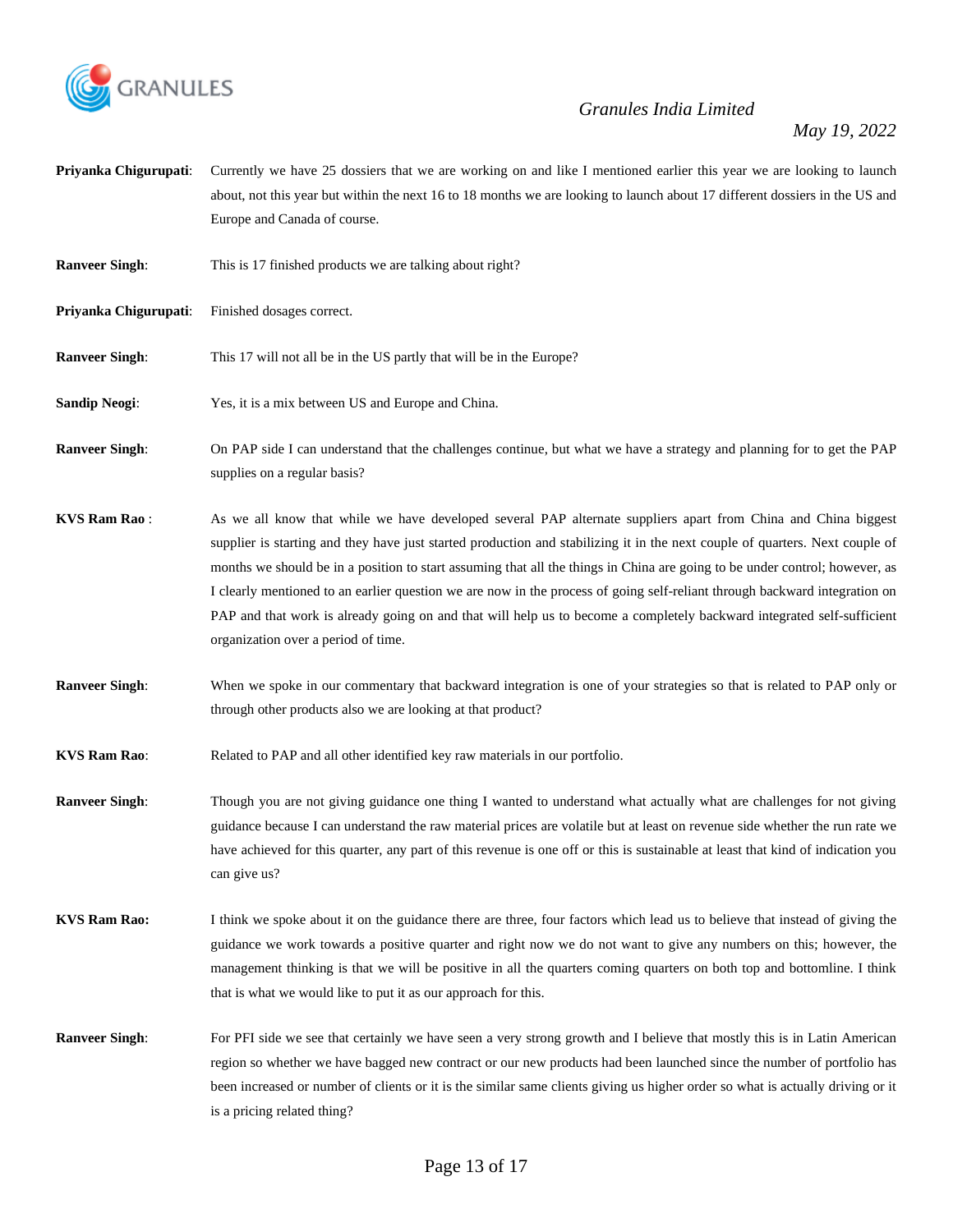

- **KVS Ram Rao:** Just to repeat once again that in the geographies where we are growing on the PFI it is not only the increase in the market share with our existing customer but it is also acquisition of new customers who are helping us to increase the overall market share in those geographies.
- **Ranveer Singh:** So it is a customer base actually has helped us to...
- **KVS Ram Rao:** Yes, both it is a combination of both, we are doing very well with our existing customers at the same time we are also increasing our customer base.
- **Ranveer Singh:** But unit realization wise we have been steady right?
- **Priyanka Chigurupati**: It is a mix of both well when we have increased our customer base we were also able to pass on our cost increases, price increases to our customers.
- **Ranveer Singh:** Understood, so obviously the new customer would be at new pricing that is right?
- **Priyanka Chigurupati**: Correct.
- **Ranveer Singh**: Okay that clarifies. Thank you and all the best.
- **Moderator**: Thank you. We have the next question from the line of Tushar Bohra from MK Ventures. Please go ahead.
- **Tushar Bohra:** Thanks for the opportunity and it is good to see numbers starting to trend up again. Congratulations to the management for that. Sir last few quarters and especially with Mr. Rao coming in there has been a lot of focus on the science and innovation part and strategic thinking going forward but if you could maybe detail it out a little bit more say for example CNS which is our second largest in terms of number of products what kind of strategies we could adopt for specific segments or what new therapies or areas we are looking at maybe a bit more detail if it could be shared to understand better the way forward.
- **KVS Ram Rao:** I think Tushar first of all we are therapy agnostic, so what we will be looking for is innovative opportunities where we will be able to a) contribute through our innovation in the entire science technology space, b) we will be looking at the first wave of launches of some of those important products and c) it will be fitting into our strategy or a backward integration through all this what I have spoken as a strategy so that we will be a player who will start with the chemical intermediate and all the way we will go towards the finished product I think that is how we approach the new portfolio and while doing that we are not going to ignore any of our current commercial products and as clearly stated and in several questions we will be strengthening our current products in such a way that we will be able to become the same right from chemical intermediate to the finished product supply on all the chosen products even in the current commercial segment. I think this is a slightly different approach to what we used to do earlier and this will enable us to actually benefit from three angles a) supply reliability where you do not have to depend too much on some of the external elements b) the sustainability where you will be able to improve on all other factors and c) you should be able to be cost competitive all the time on all the molecules. I think this has been an approach which we have started and which we are beginning to execute and we should be able to see its fruits as we move forward.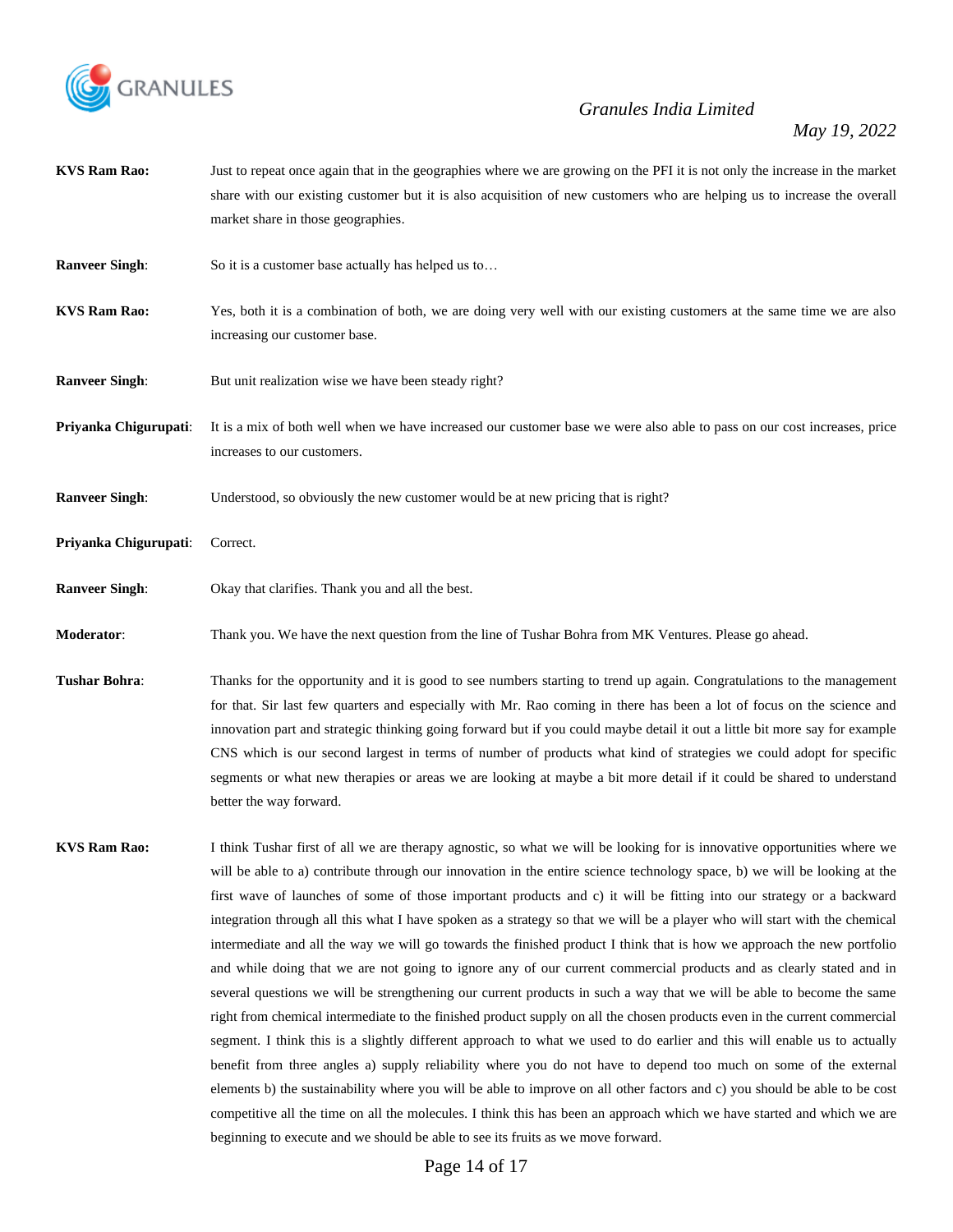

#### *May 19, 2022*

- **Tushar Bohra**: Great Sir. Second from an overall numbers perspective and I do not really need guidance but just to try and understand this last couple of years, last five, six quarters to be precise while we have continued to have challenge on a gross margin and EBITDA margin and maybe this could be a new normal or maybe there would be a reversion to mean on raw material and logistics costs but we have managed to grow our revenues quite smartly it would be fair to assume that the increase in margins both gross and EBITDA going forward would be accompanied by a reasonably good growth on revenue overall I am not saying next one quarter, two quarter, but directionally we should be able to maintain our revenue growth as well as hopefully improve margins gross and EBITDA in the next two, three years?
- **KVS Ram Rao:** So there are two elements which I would like to explain this the first element is that we would like to grow in US geography through our pipeline launches that are likely to happen as Priyanka explained and those launches and some of them we believe are high volume products and therefore the revenue growth will come from the new product launches while protecting and increasing the market share on all our core molecules both from India based as well as the US based molecules that is our first approach. Our second approach as already told that we are expanding our geography footprint especially into Europe and some parts of LATAM and that is going through again new product launches acquisition of new customers and also increasing the market share of the current customers and current products. So when you really look at it directionally obviously we should be looking at positive growth in both revenue and we are also not just focused on the topline our endeavor is also to really focus on the bottomline and also we should look at the cash I think all the three elements will be focused in totality and directionally yes what you are asking is what organization is actually looking at.
- **Tushar Bohra:** Specifically on the technology side or in terms of new initiatives are we also looking at going beyond oral solids say for example injectables are we looking at evaluating it in any way or the new initiatives?
- **KVS Ram Rao:** I got your question. I think currently we would like to strengthen our competitive strength in the oral solids before we can think of going we are not averse but I think focus is very important for the organization and currently we are focused on oral solids current portfolio and future portfolio and geography expansion. I think that is how I will look at it right now.
- **Tushar Bohra**: One quickly on CRAMS you had in the media interaction just before this call mentioned that there is at least a thinking or a plan around CRAMS if maybe you could just help us understand a bit more detail what exactly is the organization thinking and maybe over what horizon we should start to see some execution efforts around that?
- **KVS Ram Rao:** So our first effort is on the oncology block I think that is where we already started looking at the CRAMS and the contract manufacturing as a combination so it is both the development as well as manufacturing in some cases and it is manufacturing and technology in some cases so which we have already started but we started in a smaller way and that will be the focus going forward in the next couple of quarters and then we will look at this as a business model going forward and once our technology strategies kick in and that is in my opinion will be some time away from now to get to the execution piece I think CRAMS will become an important business element in our journey.
- **Tushar Bohra:** Great Sir thank you so much. If I may squeeze one last on numbers side quickly we see in this quarter your costs other expenses have gone up meaningfully just to understand whether there is any one-off element here or why has this gone up substantially and on a related note how much cost would be attributable this quarter to MUPS and onco blocks where I am assuming there is no revenue contribution as yet?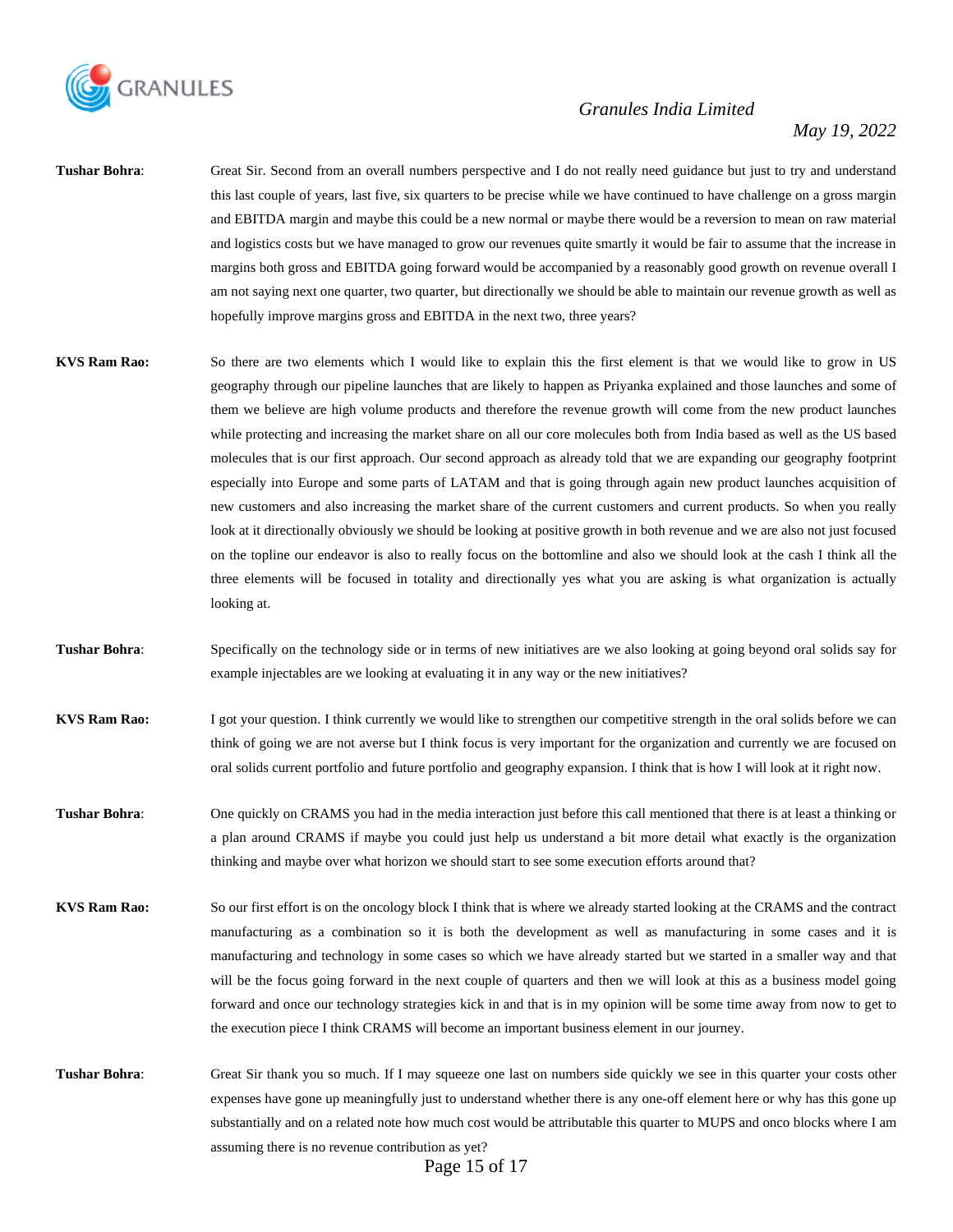

- **Sandip Neogi:** MUPS and onco for this current quarter is not significant at all because the capitalization has happened very, very late in the year and regarding the increase in the cost mainly it is freight which is attributed to that.
- **KVS Ram Rao:** If you see the price costs have gone up north of 70% to the US port and you all know that we have a low value high volume products and therefore price becomes a very, very important component and that I think is a very significant contributor and it has been there for the last couple of quarters because of a continuous increase in the price cost and new contracts being sought by the shipping lines.
- **Tushar Bohra**: Got it Sir thank you so much and wish you all the best. I will join back in queue.
- **Moderator**: Thank you. We will now take the last question from the line of Tarang Agarwal from Old Bridge Capital. Please go ahead.
- **Tarang Agarwal:** Hi! Thank you for the opportunity once again. Just slightly longer question and correct me if I am reading it wrong, you guys have been in the North America space for quite some time as the API suppliers and now as formulators yet the oncology piece that is coming up you are looking at building a contract manufacturing business out of it instead of building a North America facing formulation space, similarly if I were to look back at the manner in which the commentary was feeding it did seem like a lot of trust was going towards building a formulations business because you moved from API to PFIs to formulations, but now the sense that I get at least and I might be ahead of myself in reading this but the sense that I get is there is a lot more focus while the formulation business grows for the investments that are done and incrementally there will be investments but there is a more thrust in sort of trying to grow the LATAM and the Europe business which is again a API and PFI driven business, so if you could just explain am I reading it correctly and if so why not the continued threshold formulations?
- **KVS Ram Rao :** First let me take your oncology question. While we are doing the contract manufacturing business because we have a good infrastructural capability and we have the capacity available and there is an opportunity I do not think the management has ever said that we are not focused on oncology formulations and the development of oncology formulation which is already happening and we will be developing the products but we would not launch the old products of P2 or generic - generic products but we will be definitely looking at launching oncology products in US and other geographies either by us or through partnership and that is the highest level of focus in terms of wave one launches of oncology products that is the first one and the second one is in LATAM, Europe there is a more focus to derisk the US business pressure and also to make sure that you increase your growth opportunities from existing portfolio and the commentary of the management has always been that while API is always an important element in our business model but you will get more value add when you are able to leverage your capabilities of the formulation dossier and your PFI capabilities so that you have a sense of permanency with the customer as well as a better margin to your product and therefore the strategy will be to actually look at higher end opportunities to regulatory innovation as well as the kind of product leverage that we can get that is the second part of it and the third part of it is very importantly is that in the North America business our focus continues to be on the formulation and increase in the product portfolio through new launches and oncology included in that I think that answers all the three questions.
- **Tarang Agarwal**: Yes thank you.